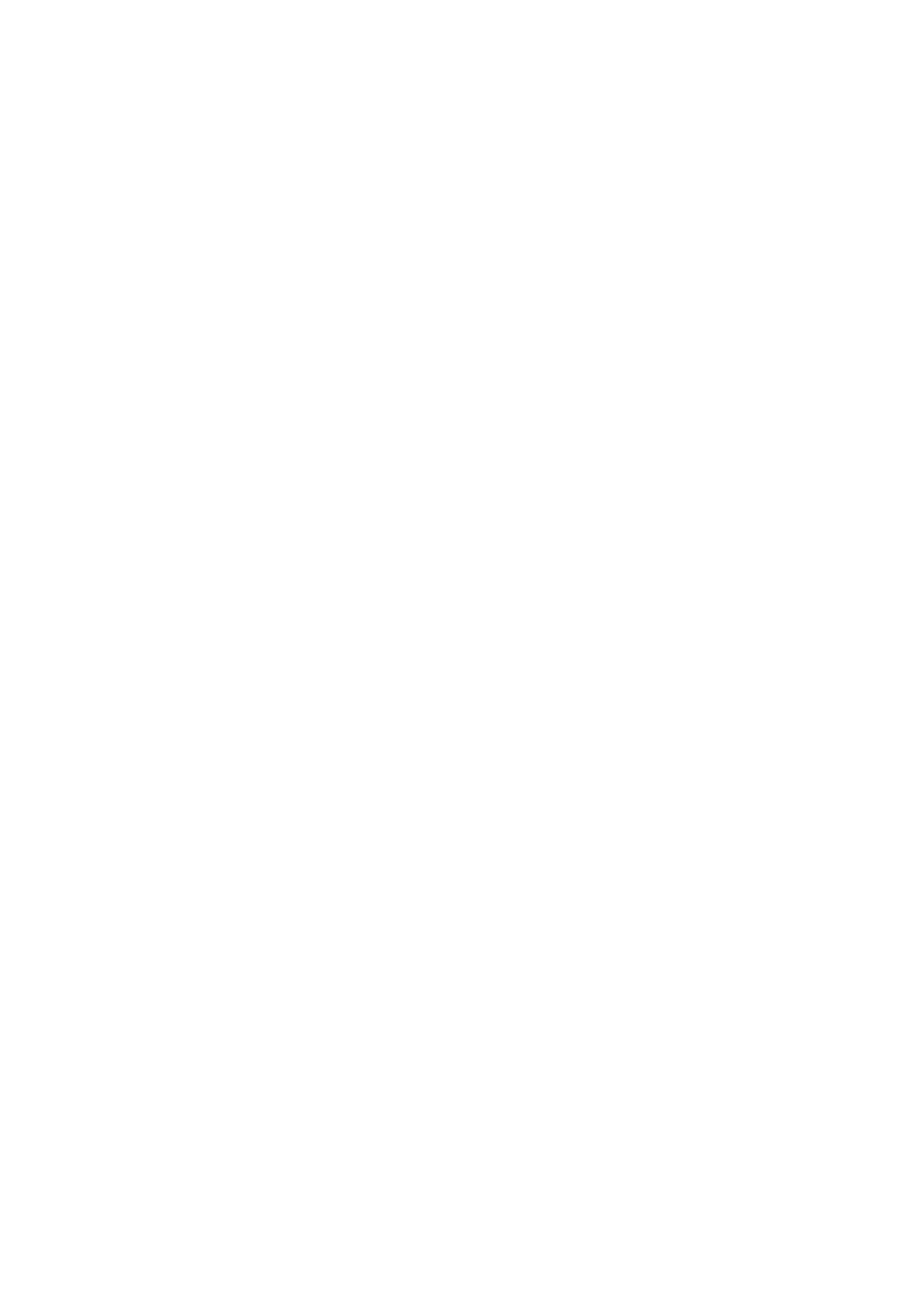#### **In the case of Nowicky v. Austria,**

The European Court of Human Rights (First Section), sitting as a Chamber composed of:

Mr C.L. ROZAKIS, *President*,

Mr L. LOUCAIDES,

Mrs F. TULKENS,

Mrs E. STEINER,

Mr K. HAJIYEV,

Mr D. SPIELMANN,

Mr S.E. JEBENS, *judges*,

and Mr S. NIELSEN, *Section Registrar*,

Having deliberated in private on 1 February 2005,

Delivers the following judgment, which was adopted on that date:

## PROCEDURE

1. The case originated in an application (no. 34983/02) against the Republic of Austria lodged with the Court under Article 34 of the Convention for the Protection of Human Rights and Fundamental Freedoms ("the Convention") by an Austrian national, Mr W. Nowicky ("the applicant"), on 28 March 2002.

2. The applicant was represented by Schönherr OEG, a company of lawyers practising in Vienna. The Austrian Government ("the Government") were represented by their Agent, Ambassador H. Winkler, Head of the International Law Departement at the Federal Ministry for Foreign Affairs.

3. On 21 October 2003 the Court decided to communicate the application. Applying Article 29 § 3 of the Convention, it decided to rule on the admissibility and merits of the application at the same time.

## THE FACTS

4. The applicant was born in 1937 and lives in Vienna.

5. On 28 June 1976 the applicant filed a request with the Federal Chancellor (*Bundeskanzler*) to examine a product developed by him, namely "Ukrain", a medicine for the treatment of cancer. The request was transmitted to the Ministry of Health and Environmental Protection (*Bundesministerium für Gesundheit und Umweltschutz* ).

6. On 27 July 1981 the applicant requested the Minister for Health and Environmental Protection to authorise "Ukrain" under the Austrian pharmacopeia.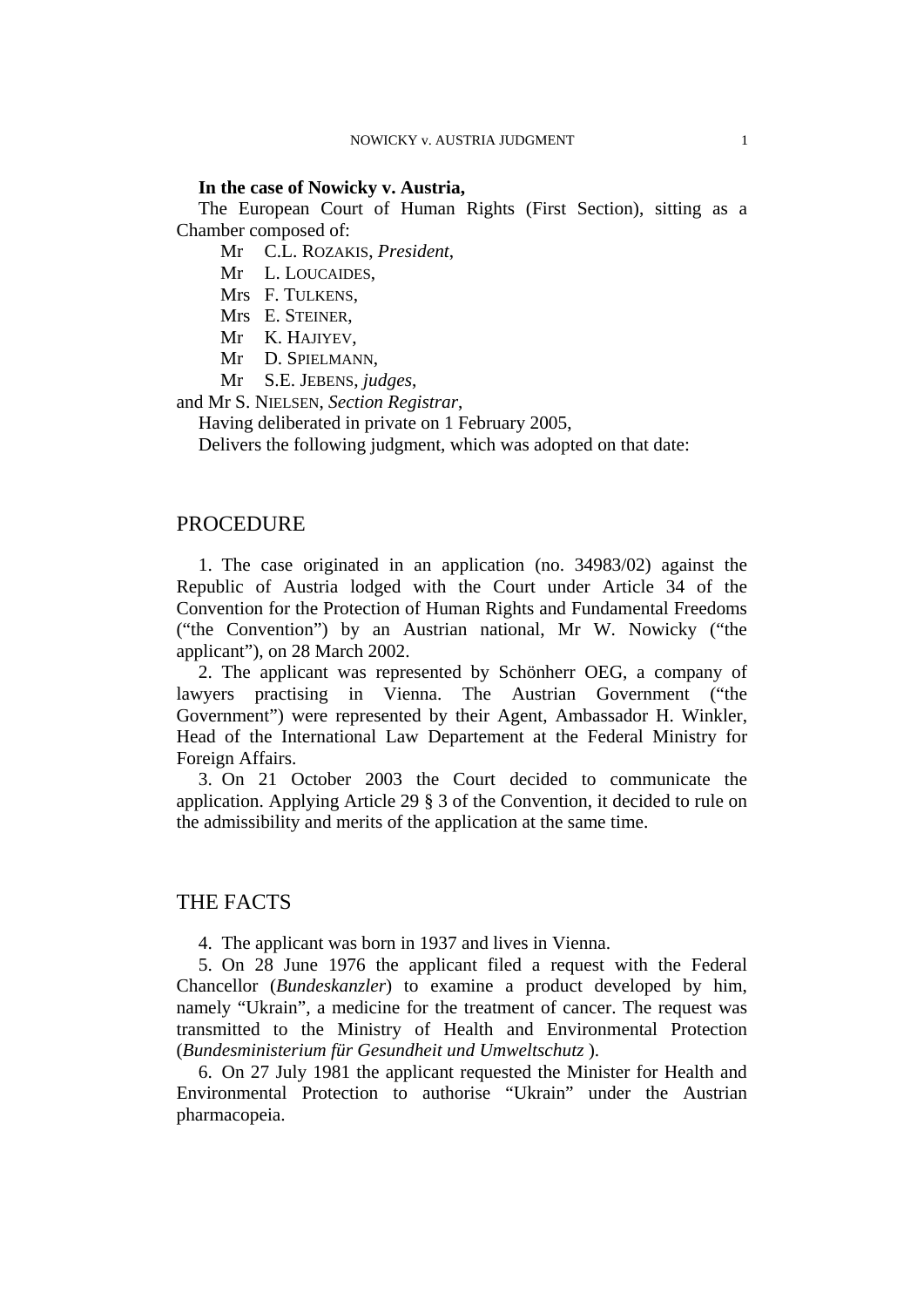7. By letter of 14 August 1981 the Minister informed the applicant that, under the relevant legislation which was in force at that time, he did not meet the conditions to request such an authorisation as he was not in possession of a licence to produce the medicament in question.

8. On 29 August 1988 the applicant submitted a copy of his licence to produce "Ukrain" which had been issued on 15 May 1988.

9. On 31 August 1988 the then competent authority, namely the Federal Chancellor's Office (*Bundeskanzleramt*), ordered the Federal Institute for chemical and pharmacological examinations (FICP, *Bundesanstalt für chemische und pharmazeutische Untersuchungen*) and the Federal Institute for experimental pharmacological and balneological examinations (FICB, *Bundesstaatliche Anstalt für experimentell- pharmakologische und balneologische Untersuchungen)* to submit expert opinions.

10. On 23 December 1988 the FICB submitted an expert opinion. It noted that the documentation submitted by the applicant suffered from severe shortcomings. On 26 January 1989 the applicant was informed about the expert opinion and invited him to make the necessary amendments to his request within twelve months.

11. Between 1990 and 1995 the applicant submitted more documentation, which, however, was found to be insufficient in some twelve expert opinions issued by the FICB and the FICP.

12. On 1 February 1995 the applicant lodged an application against the administration's failure to decide (*Säumnisbeschwerde*) with the Administrative Court (*Verwaltungsgerichtshof).* 

13. On 13 February 1995 the Administrative Court ordered the Federal Minister to decide upon the applicant's request, following which the then Federal Minister of Health and Consumer Protection (*Bundesminister für Gesundheit und Konsumentenschutz*) dismissed the applicant's request for authorisation on 2 June 1995. He found that the applicant had failed to establish the necessary quality, effectiveness and harmlessness of "Ukrain".

14. On 13 July 1995 the applicant filed a complaint with the Administrative Court. He complained *inter alia* about shortcomings in the proceedings in that the Federal Minister had not duly taken account of his arguments.

15. On 26 February 1996 the Administrative Court quashed the Federal Minister's decision and remitted the case. It found that the Federal Minister had not given sufficient reasons for his decision and had not duly taken account of the applicant's arguments.

16. Meanwhile, in July 1995 the applicant had submitted new documents to the Federal Minister. He had, in particular, altered the indication as to the type of cancer against which "Ukrain" should be used.

17. In two expert opinions of May and June 1996 the FICP and the FICB found that the documentation suffered from severe shortcomings and "Ukrain" should, therefore, not be authorised.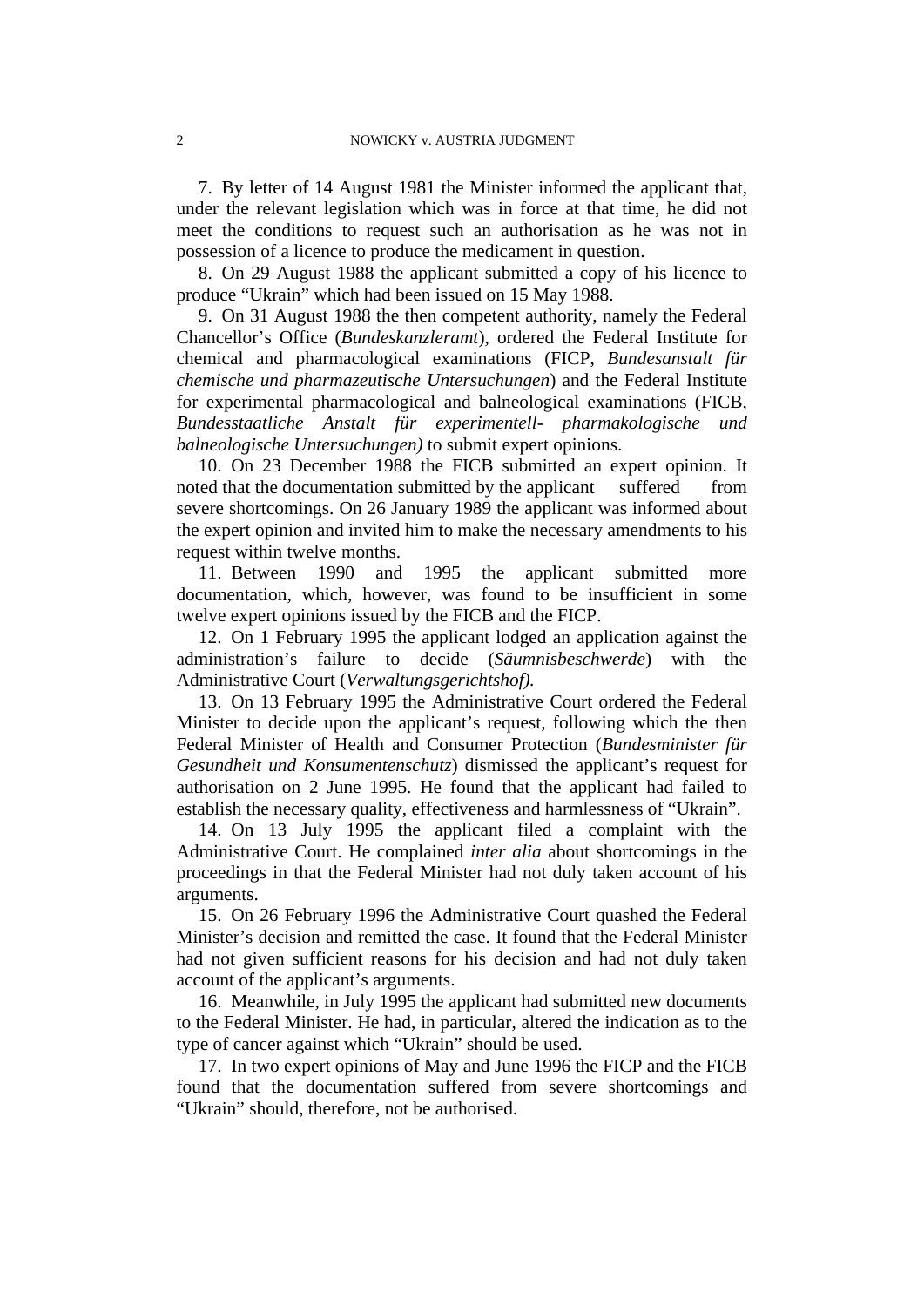18. On 29 August 1996, 24 October 1996, 16 May 1997 and 17 and 23 July 1997 the applicant submitted further documentation including two opinions of private experts.

19. On 29 August 1997 the Federal Ministry appointed a further expert, E. who submitted his opinion on 25 November 1997. He found that "Ukrain" should not be authorised. On 8 January 1998 an expert opinion by the FICP came to the same conclusion.

20. In May and June 1998 the applicant commented on these opinions and submitted a further private expert opinion. This documentation was found to be still insufficient in an expert opinion submitted by E. on 13 August 1998.

21. After having discussed the matter with the Federal Ministry in April and May 1999, the applicant, on 12 May 1999 limited his request for authorisation of "Ukrain" to one particular type of cancer. In a meeting with an official of the Ministry on 19 May 1999 the applicant discussed a study scheme concerning a clinical test to be carried out in Moscow which, however, concerned another type of cancer than the one indicated in his request of 12 May 1999.

22. On 24 February 2000 the applicant requested the Federal Minister to indicate which documents were still missing. On 17 July 2000 the Federal Minister complied with this request and ordered the applicant to file his submissions by 15 January 2001.

23. Between 2000 and 2002 the applicant submitted more documentation, which, however, was found to be insufficient in nine expert opinions issued. During this time, namely on 3 August and on 7 December 2000, the applicant again altered the indications as to the types of cancer against which "Ukrain" should be used.

24. On 5 March 2001, the applicant limited his request to authorise "Ukrain" as a medicament to be used exclusively where the usual treatment had failed.

25. On 27 September 2001 the applicant lodged another application against the administration's failure to decide (*Säumnisbeschwerde*) with the Administrative Court.

26. On 18 February 2002 the Administrative Court dismissed the applicant's request. It noted that according to the Pharmaceutical Act (*Arzneimittelgesetz*), a decision concerning a request for authorisation should be issued within two years after the request had been lodged. In the present case, the applicant had filed his amended request for authorisation on 5 March 2001. His complaint about the administration's failure do decide was therefore premature.

27. On 25 April 2002 the Minister for Social Security and Generations (*Bundesminister für soziale Sicherheit und Generationen*) dismissed the applicant's request for authorisation.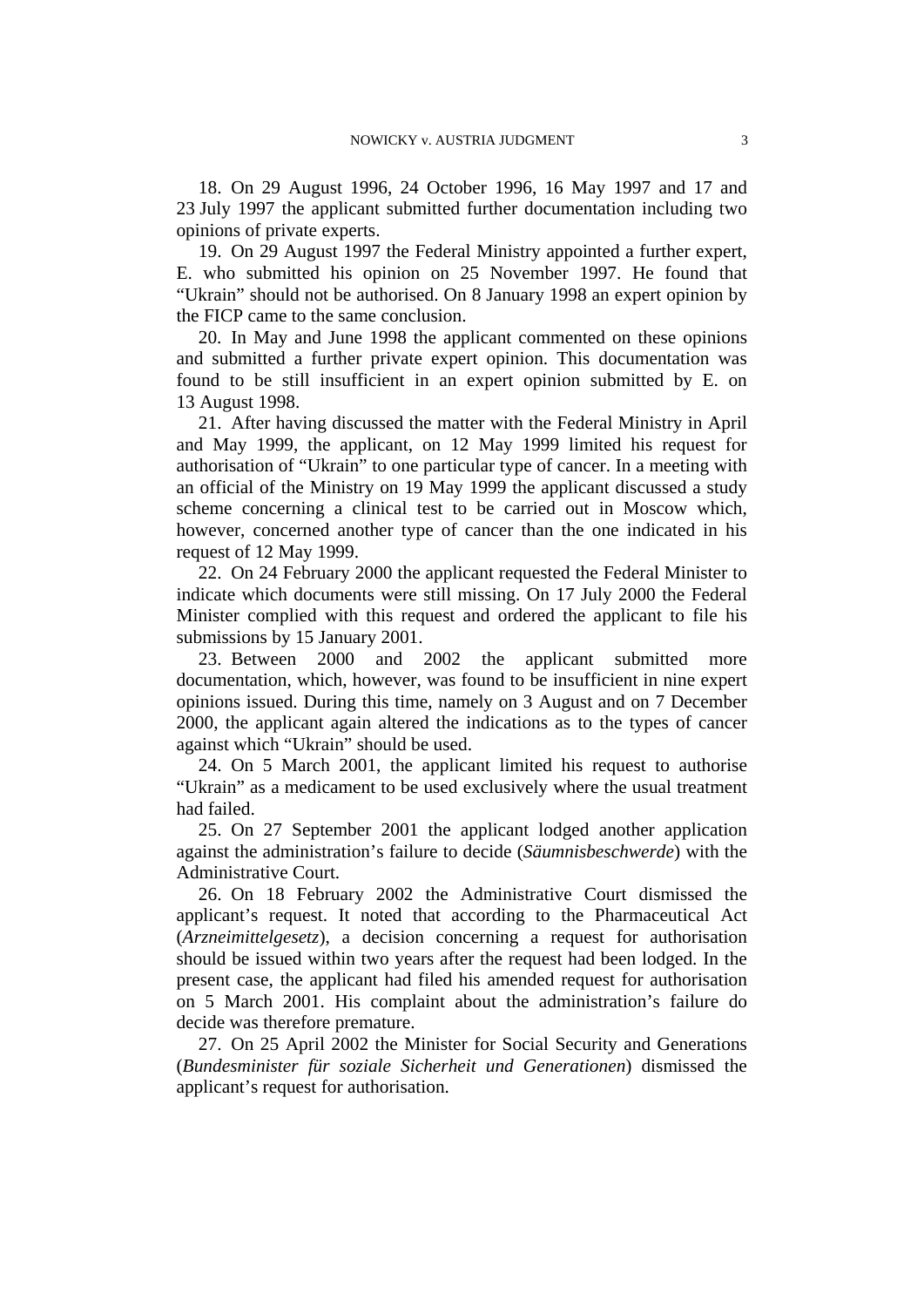28. On 7 June 2002 the applicant lodged a complaint with the Administrative Court. He submitted *inter alia* that the proceedings suffered from shortcomings in that the Federal Minister had not sufficiently investigated the facts. On 25 June 2002 the Administrative Court commenced preliminary proceedings. On 2 September 2002 and on 13 December 2002 the parties submitted their respective submissions.

29. The proceedings are currently pending before the Administrative Court.

## THE LAW

## I. ALLEGED VIOLATIONS OF ARTICLE 6 § 1 OF THE **CONVENTION**

30. The applicant complained that none of the authorities dealing with his case is a tribunal within the meaning of Article 6 of the Convention.

31. The applicant further complained that the length of the proceedings was incompatible with the "reasonable time" requirement. In this respect he also relied on Article 6 § 1 of the Convention, which, as far as relevant, reads as follows:

"In the determination of his civil rights and obligations ..., everyone is entitled to a ... hearing within a reasonable time by [a] ... tribunal..."

#### **A. Admissibility**

#### *1. Applicability of Article 6*

32. The Government submitted that Article 6 was not applicable to the proceedings at issue. They submitted that the proceedings essentially concerned the evaluation of technical expert opinions and that an assessment of this kind, going beyond the usual judicial function, cannot be regarded as a "dispute" within the meaning of Article 6 § 1 of the Convention. In support of this argument they argued that according to the Court's case-law (*Van Marle and Others v. the Netherlands,* judgment of 26 June 1986, Series A no. 101; *San Juan v. France* (dec.), no. 43956/98, ECHR 2002-III; *Eisenberg v. France* (dec.), no. 52237/99, 2 September 2003), proceedings for admission to a profession were not covered by Article 6 where they in essence concerned an assessment of the knowledge and experience required for carrying on the profession. The Government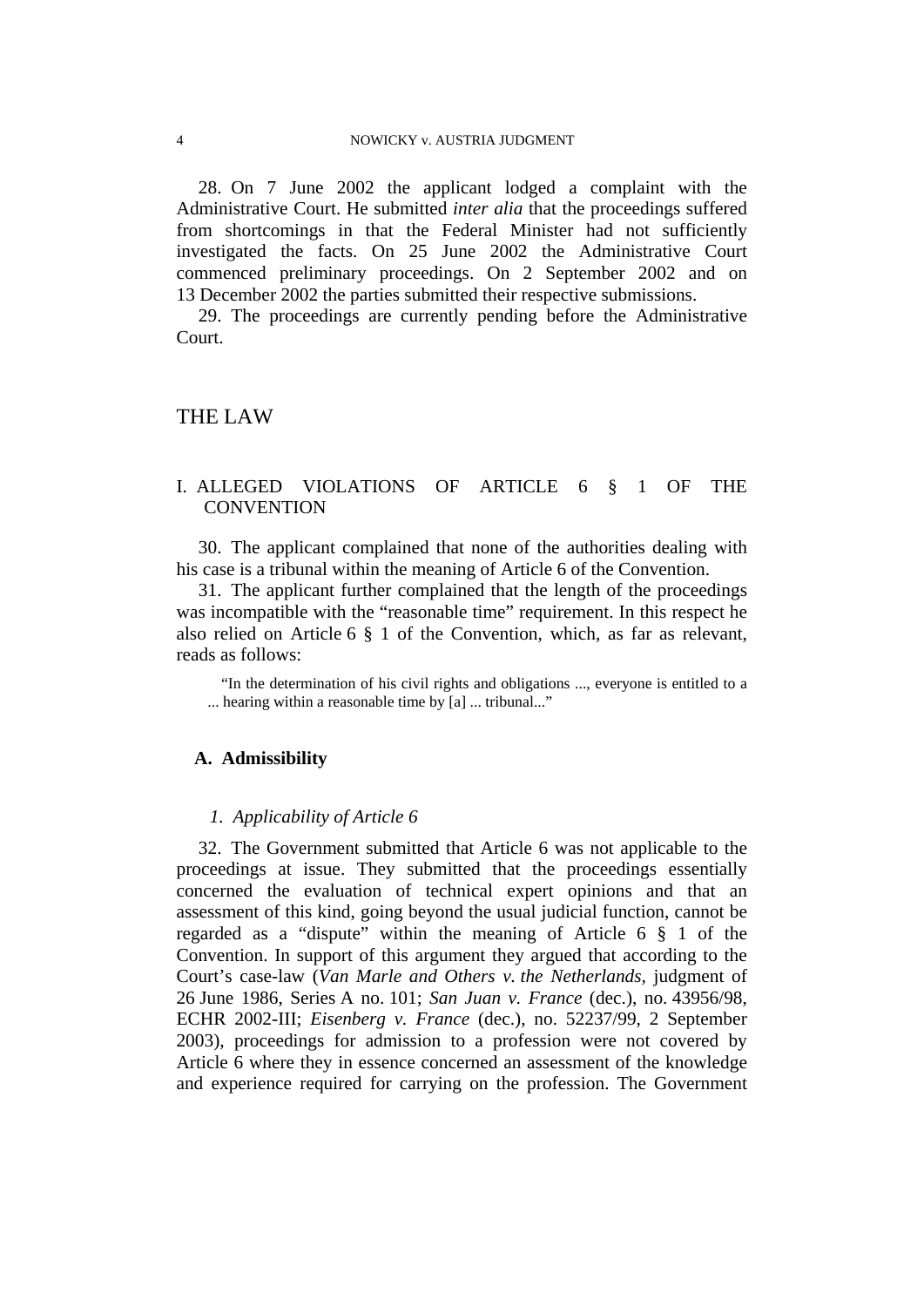argued that that position could be transposed to proceedings which essentially concern the examination of technical data.

33. The applicant contested the Government's arguments.

34. As to the question whether Article 6 is applicable to the proceedings at issue, the Court recalls at the outset that, where proceedings concern in essence the evaluation of knowledge and experience for carrying on a profession under a particular title, the safeguards in Article 6 cannot be taken as covering resulting disagreements (see *Van Marle and Others*, cited above, § 36*; San Juan* and *Eisenberg,* decisions, also cited above). The Court had in these cases regard to the fact that the kind of assessment made by the authorities was akin to a school or university examination and, therefore, far removed from the exercise of the normal judicial function.

35. These cases, however, differ essentially from the present case in that the proceedings at issue did not in any way concern the assessment of the applicant's competences but related to his request for a first-time authorisation of a pharmaceutical product. The Court observes that the very nature of such proceedings implies the assessment and evaluation of technical data. However, this is a common feature of many administrative proceedings and, in itself, does not prevent Article 6 from being applicable (see *Balmer-Schafroth and Others v. Switzerland*, judgment of 26 August 1997, *Reports of Judgments and Decisions* 1997-IV, p. 1358, § 37).

36. The Court observes that, in a case concerning the prolongation of an authorisation to deal with a medicament, the Commission had found Article 6 to be applicable (see *Müller AG v. Switzerland*, no. 15269/89, Commission's report of 14 October 1991, unpublished).

37. The Court further considers that the proceedings at issue are similar to proceedings concerning the issuing of a licence, in that a commercial activity (namely the sale of a medicament) is subject to official supervision in the public interest. In comparable cases the Court found that the public law aspects inherent in such systems did not alter the private character of the requested activities (see, among others, *König v. Germany*, judgment of 28 June 1978, Series A no. 27, pp 29-33, §§ 86-89 concerning a medical practitioner's activity; *Benthem v. the Netherlands*, judgement of 23 October 1985, Series A no. 97, pp. 14-16, §§ 32-36, relating to the a request for a licence for an installation for the delivery of liquid petroleum).

38. In the present case, the applicant holds a licence to produce the medicament "Ukrain". The sale of "Ukrain" is however subject to a further authorisation by the Federal Minister. The applicant has a right to be granted the authorisation at issue, provided that the requirements laid down in the Pharmaceutical Act are met. The question whether this was the case was in dispute between the authorities and the applicant.

39. In conclusion, the Court finds that Article 6 under its civil head applies to the proceedings at issue.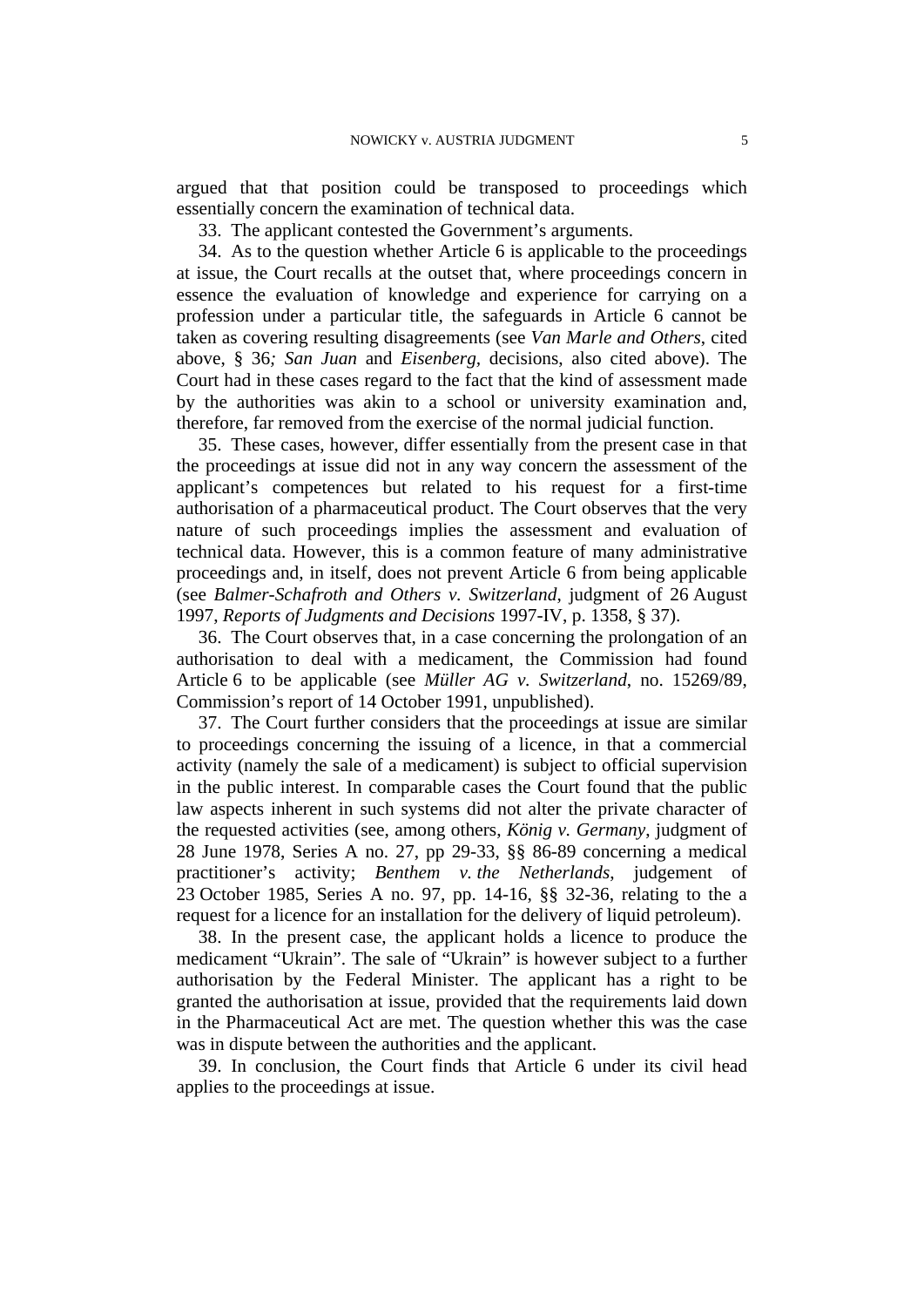#### *2. Complaint about lack of a tribunal*

40. The applicant complained that none of the authorities dealing with his case is a tribunal within the meaning of Article 6 § 1 of the Convention.

41. The Court notes that the competent Federal Ministry which decided on the applicant's case is clearly an administrative authority. In this context the Court reiterates that it is not incompatible with Article  $6 \S 1$  to confer the power to adjudicate on civil rights and obligations on administrative authorities, provided that their decisions are subject to subsequent control by a "tribunal" that has full jurisdiction. It therefore remains to be ascertained whether the Administrative Court's scope of review was sufficient. In the sphere of cases falling under the civil head of Article 6 the Court has occasionally answered this question in the negative (*Obermeier v. Austria*, judgment of 28 June 1990, Series A no. 179, p. 23, § 70). In other cases it has answered this question in the affirmative (see for instance, *Zumtobel v. Austria*, judgment of 21 September 1993, Series A no. 268-A, pp. 13-14, §§ 31-32; *Fischer v. Austria*, judgment of 26 April 1995, Series A no. 312, p. 18, § 34). However, the Court has always examined this issue not in the abstract but on a case-to-case basis once the proceedings were terminated. As the proceedings in the present case are still pending before the Administrative Court, the applicant's complaint about lack of access to a tribunal is premature and must be rejected under 35 §§ 1 and 4 of the Convention.

#### *3. Complaint about the length of the proceedings*

42. The Government firstly argued that the applicant has not exhausted domestic remedies. They acknowledged that the applicant, in the course of the proceedings at issue, had filed twice an application against the authority's failure to decide. They argued, however, that the first application was lodged at a time when there had been no "dispute" within the meaning of Article 6 § 1 of the Convention. The second application was lodged at a time when the Federal Minister had not been defaulting. The Government concluded that the applicant had not made effective use of the domestic remedies available.

43. The applicant contested the Government's arguments.

44. As to the question whether the applicant has exhausted domestic remedies, the Court reiterates that an application under Article 132 of the Federal Constitution against the administration's failure to decide (*Säumnisbeschwerde*) constitutes, in principle, an effective remedy which has to be used in respect of complaints about the length of administrative proceedings (*Basic v. Austria*, no. 29800/96, §§ 39-40, ECHR 2001-I). In the present case, the applicant did make use of this remedy. He has, therefore, raised the "reasonable time" issue before the competent domestic authorities and invited them to accelerate the proceedings. In the Court's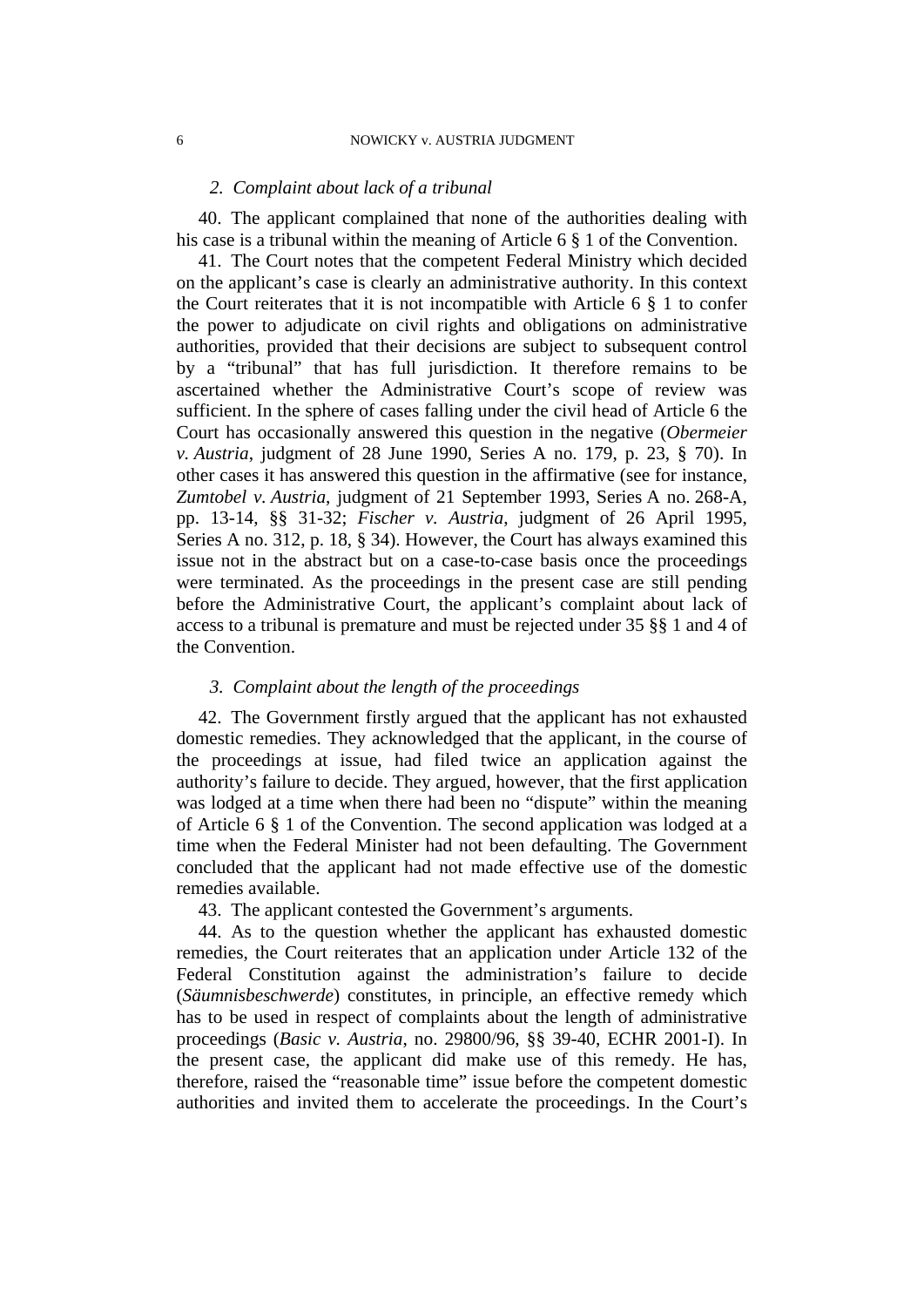view, a detailed examination as to whether the applicant could have made more efficient use of the remedy by using it at other stages of the proceedings, would overstretch the duties incumbent on an applicant pursuant to Article 35 § 1 of the Convention (see, *Wohlmeyer Bau GmbH v. Austria*, no. 20077/02, § 45, 8 July 2004). This is all the more so, as the applicant in the present case has made use of the remedy not only once but on two occasions, namely in February 1995 and again in September 2001. The Court further notes that the proceedings at issue have been pending before the Administrative Court for more than two years and four months, namely since 27 June 2002 and that an application under Article 132 of the Federal Constitution does not lie against delays caused by the Administrative Court.

45. In sum, the Court concludes that the applicant complied with his obligation to exhaust domestic remedies. Thus, the Government's objection on non-exhaustion has to be dismissed.

46. As to the period to be taken into consideration, the Government argued that the proceedings began on 2 June 1995, when the Federal Minister of Health and Consumer Protection dismissed the applicant's request for an authorisation of the medicament "Ukrain" under the Pharmaceutical Act. This is disputed by the applicant. In his view, the proceedings started when he filed his first request of an authorisation.

47. The Court reiterates that, in cases like the one at issue, in which an administrative authority's decision is a necessary preliminary for bringing the case before a tribunal, the relevant period does not start running when the request is lodged but only as soon as a "dispute" arises (see *König*, cited above, § 98; *Morscher v. Austria*, no. 54039/00, § 38, 5 February 2004). The Government argue that a dispute only arose on 2 June 1995, when the applicant's request for the authorisation of "Ukrain" was dismissed. However, the Court finds that 1 February 1995 should be taken as a starting point. At that date the applicant lodged an application against the Federal Minister's failure to decide on his application with the Administrative Court. The dispute in the present case effectively started on that date because the Federal Minister had failed to reply to his original application within the statutory time limit (see *G. H. v. Austria*, no. 31266/96, § 18, 3 October 2000, unreported). The proceedings are still pending before the Administrative Court. They have thus lasted until now for nine years and some ten months. The case has been brought before three levels of jurisdiction and was once remitted back.

48. The Court finds that the complaint about the length of the proceedings is not manifestly ill-founded within the meaning of Article 35 § 3 of the Convention. It further finds that it is not inadmissible on any other grounds. It must therefore be declared admissible.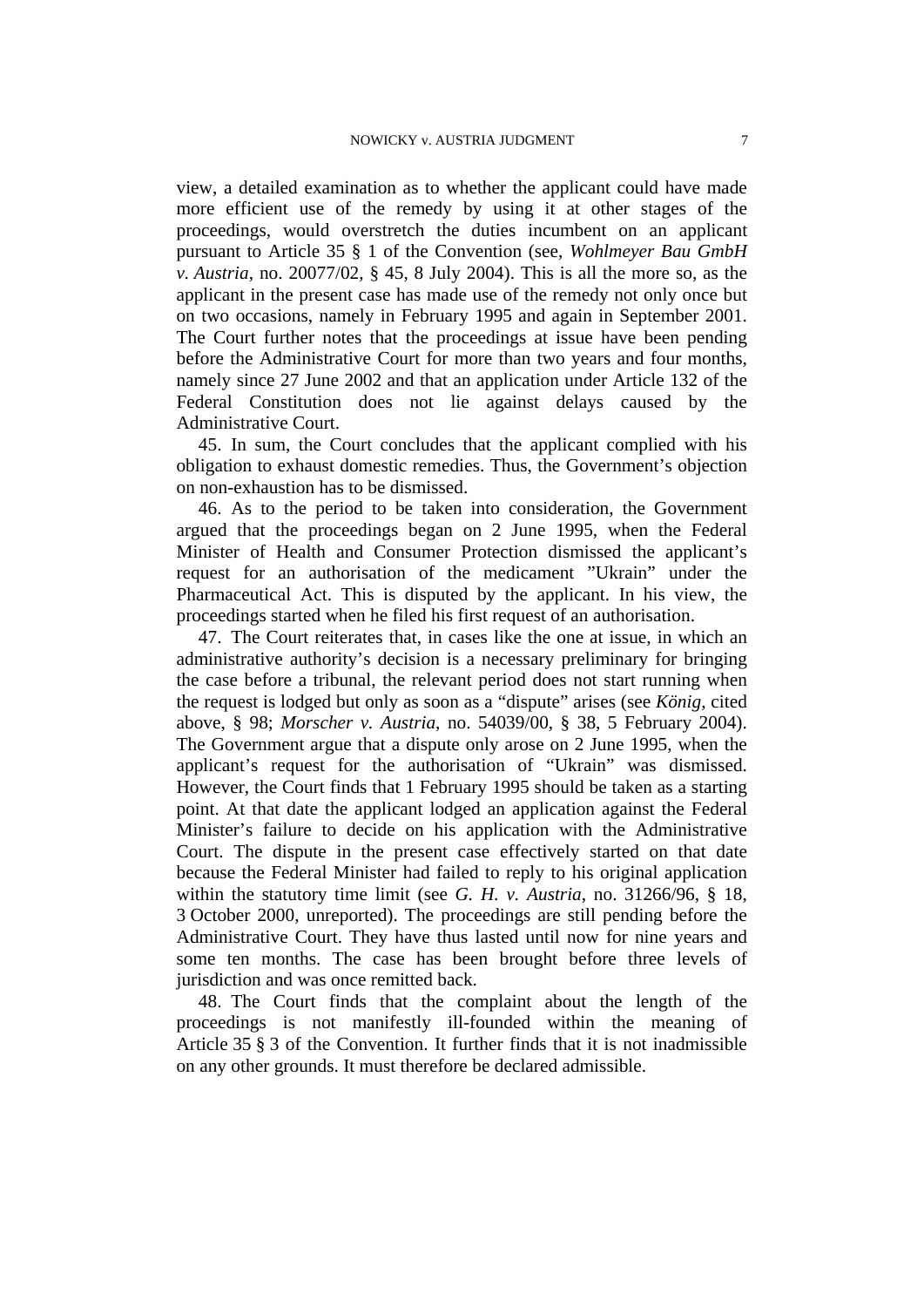#### **B. Merits**

49. The Government argued that the proceedings were complex namely in that their very nature necessitated the taking of several expert opinions and scientific research. Furthermore, in the course of the proceedings at issue the applicant altered his request for authorisation of the medicament at issue several times, which made it necessary to conduct further research. The preparation of the expert opinions was further complicated by the fact that the applicant submitted the requested documentation over a protracted period and sometimes even after the expiry of the time-limits set by the Federal Minister. The Austrian authorities conducted the proceedings expeditiously. The generous time-limits for the applicant's submissions had been set in the applicant's interest.

50. The applicant argued that the considerable length of the proceedings was attributable to the authorities. He pointed out in particular that according to the Pharmaceutical Act a decision concerning a request for authorisation should be issued within two years after the request had been lodged. He could not be blamed for having submitted as much documentation as he thought fit. The authorities should have decided on the basis of the submitted documentation within the statutory time-limit.

51. The Court reiterates that the reasonableness of the length of proceedings must be assessed in the light of the circumstances of the case and with reference to the following criteria: the complexity of the case, the conduct of the applicant and the relevant authorities and what was at stake for the applicant in the dispute (see, among many other authorities, *Frydlender v. France* [GC], no. 30979/96, § 43, ECHR 2000-VII).

52. The Court notes that the proceedings have until now lasted more than nine years and ten months and are still pending before the Administrative Court.

53. The Court considers that the case was of considerable complexity, involving the taking of numerous expert opinions and requiring scientific research. The authorities further had to examine voluminous documentation submitted by the applicant. The Court further finds that the applicant contributed to some extent to the length of the proceedings in that he repeatedly altered the indication as to the type of cancer against which the medicament at issue should be used.

54. The Court observes, however, that substantial periods of inactivity, for which the Government have not submitted any satisfactory explanation, are attributable to the authorities. The Court notes that a period of 8 months elapsed between the submission of E.'s expert opinion on 13 August 1998 and the subsequent discussions between the applicant and the Federal Ministry. Another period of one year and some two months elapsed between 12 May 1999, when the applicant discussed his case with the Ministry, and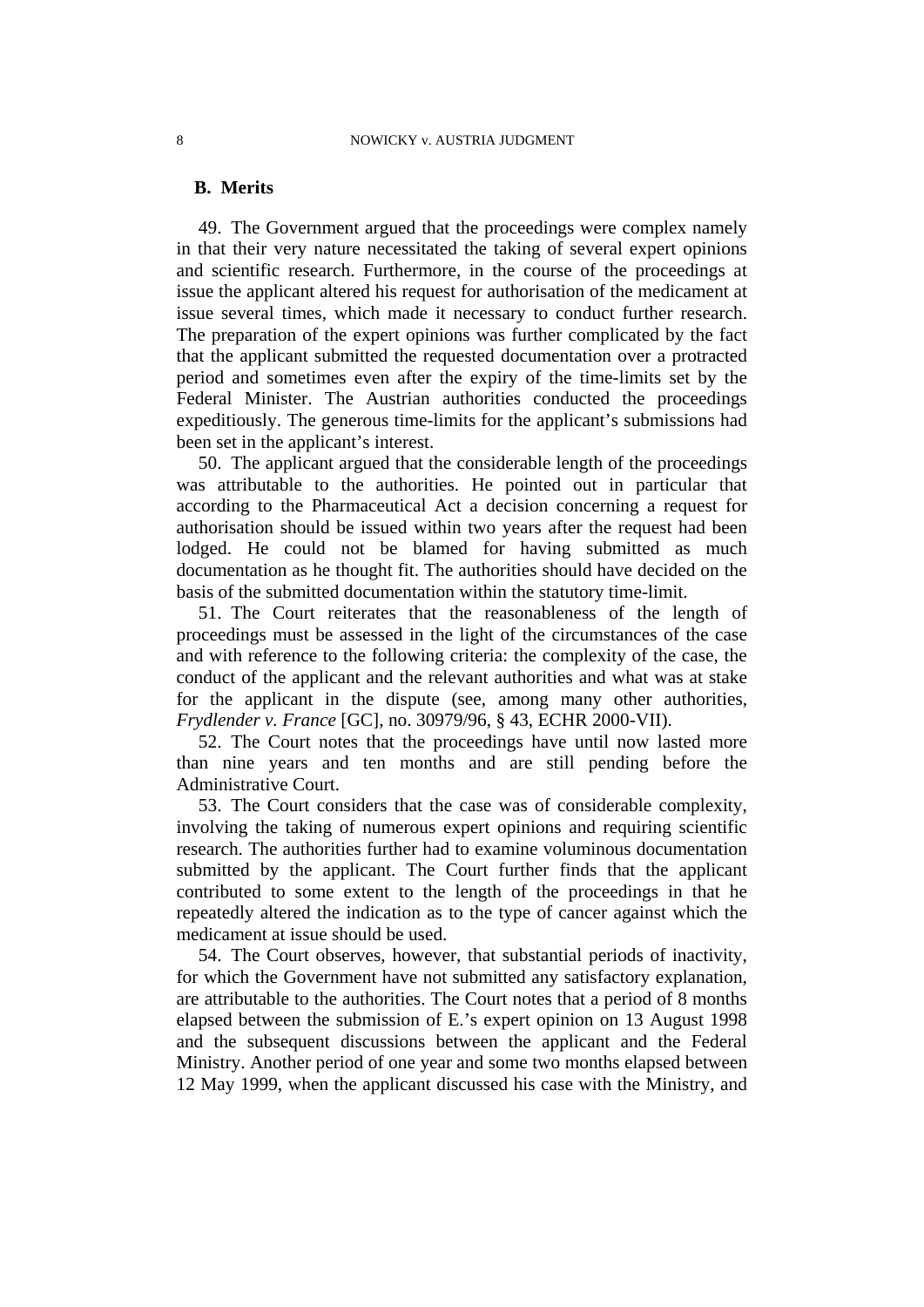17 July 2000, when the Federal Minister indicated to the applicant which documents were still missing.

55. The Court finally notes that the case has currently been pending before the Administrative Court for more than two years and five months.

56. Having regard, in particular, to the overall duration and to the above mentioned delays attributable to the authorities, the Court considers that the length of the proceedings does not comply with the "reasonable time" requirement. There has accordingly been a breach of Article 6 § 1 of the Convention.

#### II. APPLICATION OF ARTICLE 41 OF THE CONVENTION

57. Article 41 of the Convention provides:

"If the Court finds that there has been a violation of the Convention or the Protocols thereto, and if the internal law of the High Contracting Party concerned allows only partial reparation to be made, the Court shall, if necessary, afford just satisfaction to the injured party."

#### **A. Damage**

58. The applicant claimed 1.1 million euros (EUR) in respect of pecuniary damage out of which EUR 1 million for the profit he would have made from the sale of "Ukrain" and EUR 100,000 for the increased overall costs of the proceedings. The applicant did not claim compensation for non-pecuniary damage.

59. The Government contested the claim.

60. The Court does not discern any causal link between the violation found and the pecuniary damage resulting from the alleged loss of profit. It therefore makes no award under this head. It will deal with the claim for increased costs under the head of costs and expenses.

#### **B. Costs and expenses**

61. The applicant also claimed EUR 7,500 for the costs and expenses for the proceedings before the Court.

62. Noting that the applicant had not submitted a note of fees, the Government argued that they were prevented from making an assessment as to whether the costs had actually been incurred in the proceedings. In any case, they maintained that the claim was excessive.

63. As to the claim for increased costs of the domestic proceedings, the Court accepts that the excessive duration of the proceedings increased the overall costs incurred in the domestic proceedings (see *Bouilly v. France, (no. 1)* no. 38952/97, § 33, 7 December 1999). The Court therefore awards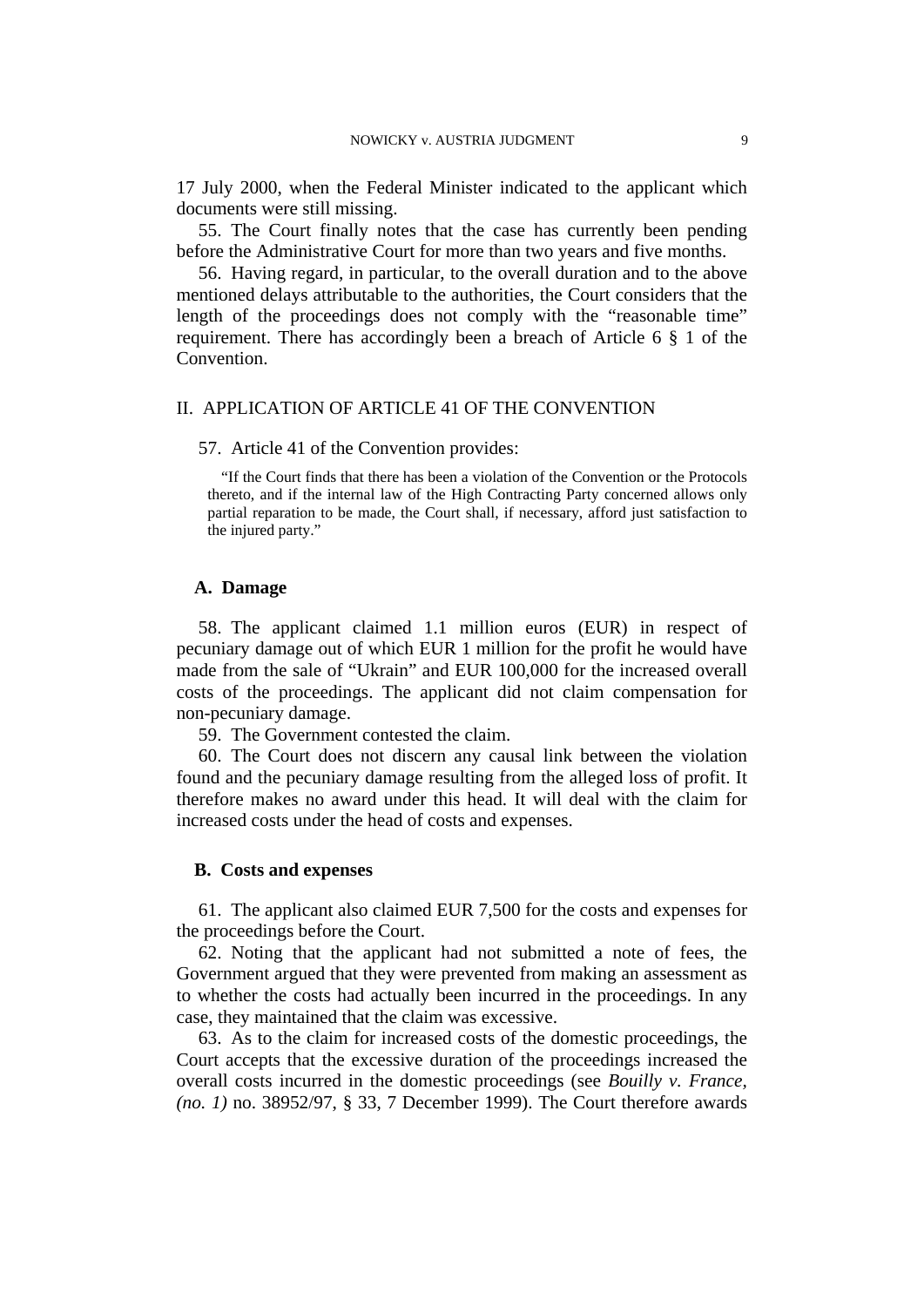on an equitable basis EUR 1,500 in this respect, plus any tax that may be chargeable on this amount.

64. As to the costs of the Convention proceedings, the Court notes that the applicant did not submit any bill of fees or any other supporting documents as required under Rule 60 of the Rules of Court. According to the Court's case-law, an applicant is entitled to reimbursement of his costs and expenses only in so far as it has been shown that these have been actually and necessarily incurred and are reasonable as to quantum. Given the applicant's failure to submit the required documents, the Court is not in a position to make such an assessment. It therefore rejects the claim.

#### **C. Default interest**

65. The Court considers it appropriate that the default interest should be based on the marginal lending rate of the European Central Bank, to which should be added three percentage points.

## FOR THESE REASONS, THE COURT UNANIMOUSLY

- 1. *Declares* the complaint concerning the excessive length of the proceedings admissible and the remainder of the application inadmissible;
- 2. *Holds* that there has been a violation of Article 6 § 1 of the Convention;
- 3. *Holds*

(a) that the respondent State is to pay the applicant, within three months from the date on which the judgment becomes final according to Article 44 § 2 of the Convention, EUR 1,500 (one thousand and five hundred euros) in respect of costs and expenses plus any tax that may be chargeable on that amount;

(b) that from the expiry of the above-mentioned three months until settlement simple interest shall be payable on the above amount at a rate equal to the marginal lending rate of the European Central Bank during the default period plus three percentage points;

4. *Dismisses* unanimously the remainder of the applicant's claim for just satisfaction.